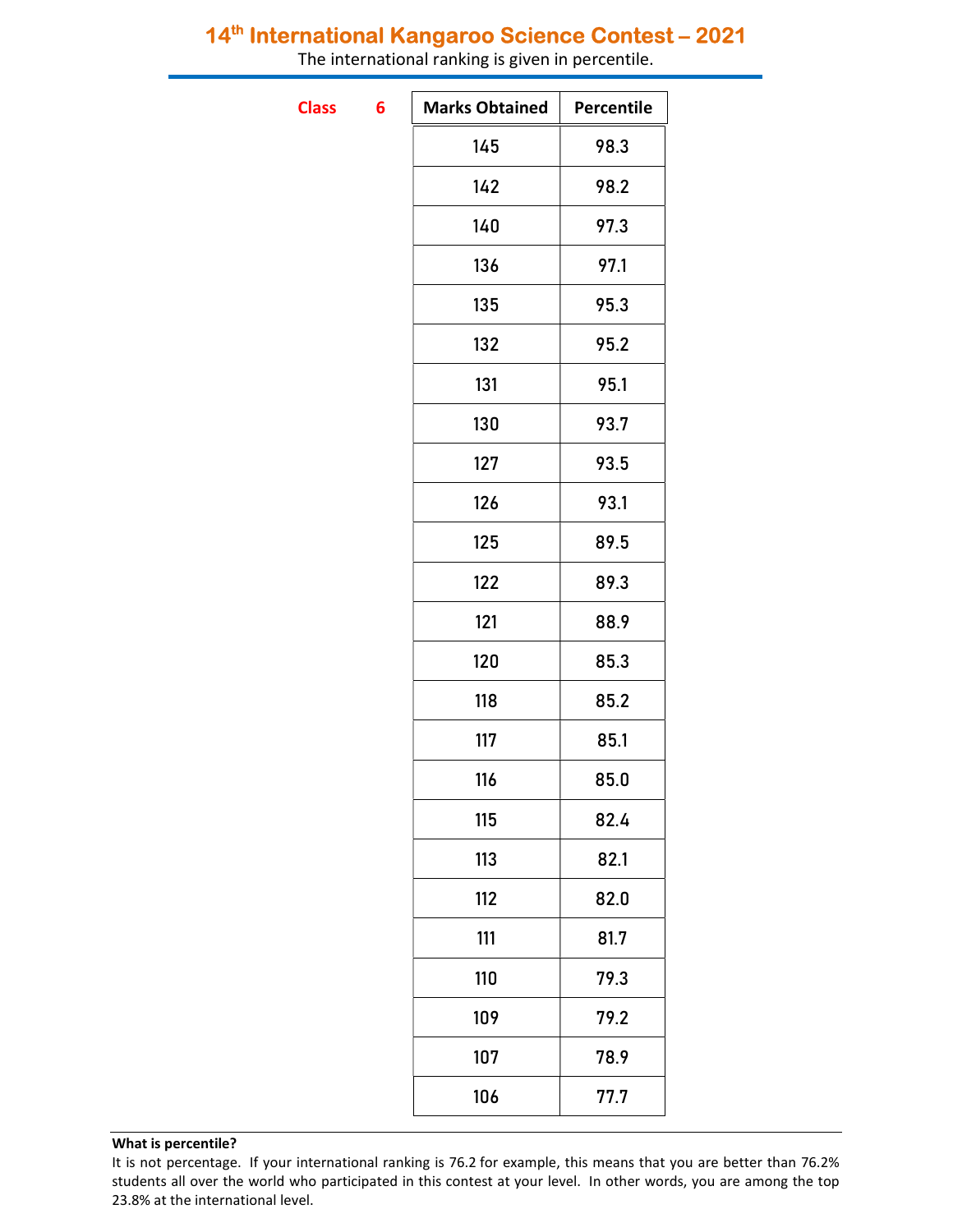The international ranking is given in percentile.

**Class** 

| 6 | <b>Marks Obtained</b> | Percentile |
|---|-----------------------|------------|
|   | 105                   | 75.0       |
|   | 104                   | 74.8       |
|   | 103                   | 74.8       |
|   | 102                   | 74.6       |
|   | 101                   | 74.1       |
|   | 100                   | 71.3       |
|   | 99                    | 71.2       |
|   | 98                    | 71.1       |
|   | 97                    | 71.0       |
|   | 96                    | 70.4       |
|   | 95                    | 66.8       |
|   | 94                    | 66.7       |
|   | 93                    | 66.5       |
|   | 92                    | 66.4       |
|   | 91                    | 65.9       |
|   | 90                    | 62.9       |
|   | 89                    | 62.9       |
|   | 88                    | 62.8       |
|   | 87                    | 62.6       |
|   | 86                    | 62.5       |
|   | 85                    | 59.9       |
|   | 84                    | 59.7       |
|   | 83                    | 59.5       |
|   | 82                    | 59.1       |
|   | 81                    | 58.5       |
|   |                       |            |

It is not percentage. If your international ranking is 76.2 for example, this means that you are better than 76.2% students all over the world who participated in this contest at your level. In other words, you are among the top 23.8% at the international level.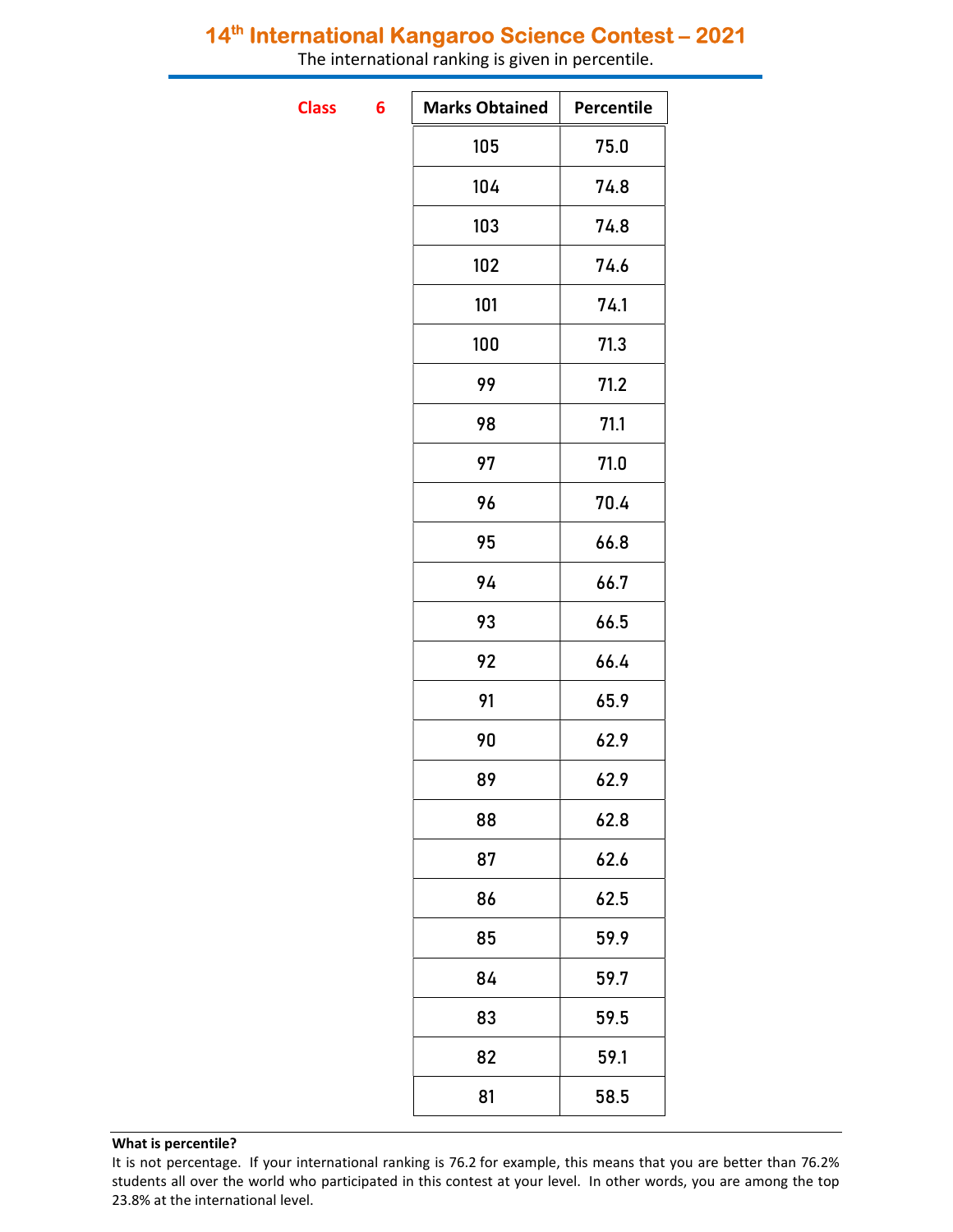The international ranking is given in percentile.

**Class** 

| 6 | <b>Marks Obtained</b> | Percentile |
|---|-----------------------|------------|
|   | 80                    | 55.1       |
|   | 79                    | 54.9       |
|   | 78                    | 54.8       |
|   | 77                    | 54.7       |
|   | 76                    | 53.6       |
|   | 75                    | 48.8       |
|   | 73                    | 48.5       |
|   | 72                    | 48.1       |
|   | 71                    | 47.5       |
|   | 70                    | 43.7       |
|   | 69                    | 43.5       |
|   | 68                    | 43.1       |
|   | 67                    | 42.9       |
|   | 66                    | 41.6       |
|   | 65                    | 36.9       |
|   | 64                    | 36.7       |
|   | 63                    | 36.2       |
|   | 62                    | 35.9       |
|   | 61                    | 35.7       |
|   | 60                    | 30.2       |
|   | 59                    | 30.1       |
|   | 58                    | 29.9       |
|   | 57                    | 29.7       |
|   | 56                    | 29.0       |
|   | 55                    | 24.4       |

It is not percentage. If your international ranking is 76.2 for example, this means that you are better than 76.2% students all over the world who participated in this contest at your level. In other words, you are among the top 23.8% at the international level.